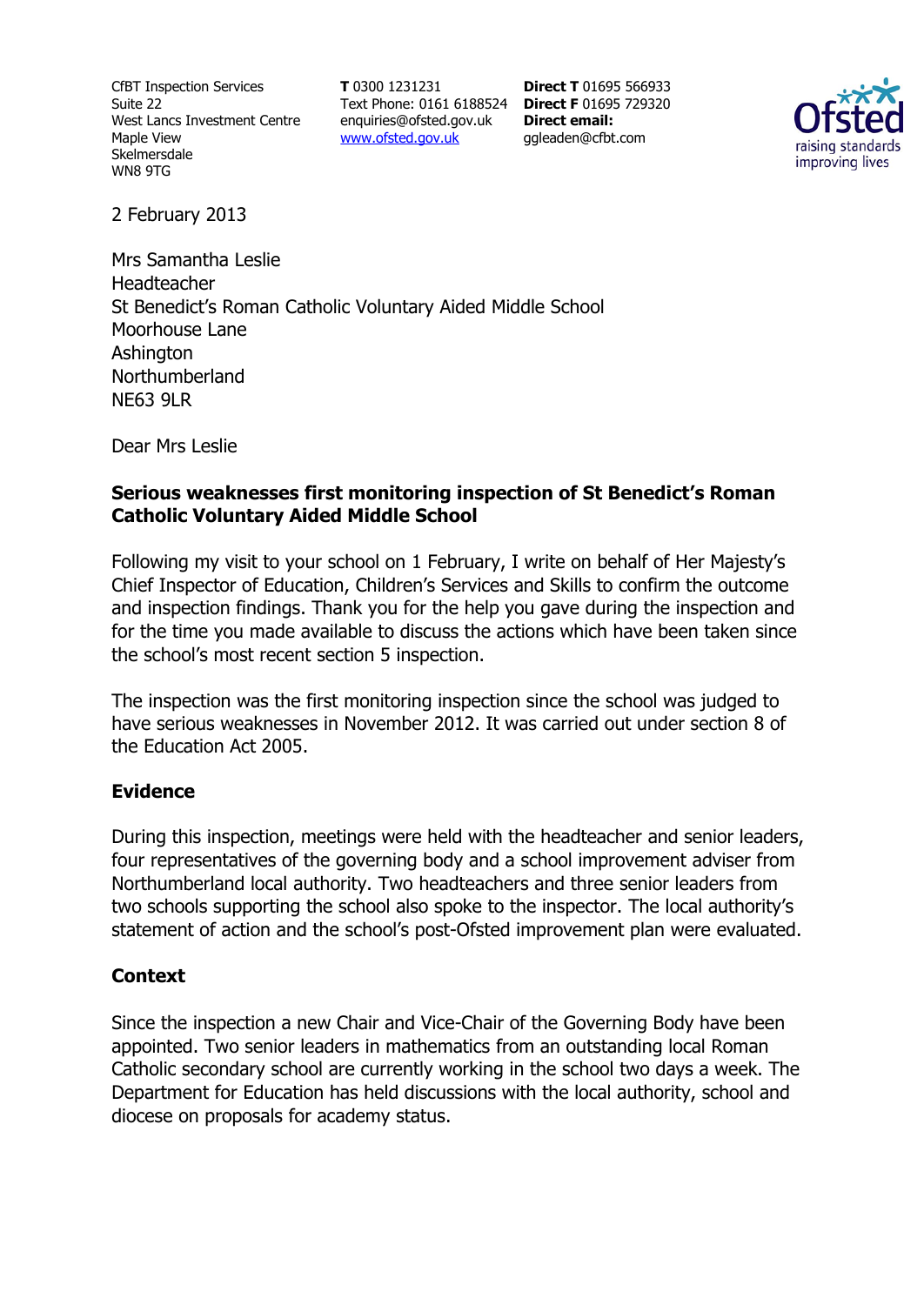## **The quality of leadership and management at the school**

Following the inspection, senior leaders, the governing body and staff moved on quickly to focus their efforts on driving the school's improvement rapidly; with an ambition to become a good school within the year. The local authority and diocese worked quickly to secure additional Northumberland advisory service support and advice and guidance from an outstanding secondary school and local middle school. A joint action plan was developed quickly that appropriately describes the actions the school and partners will take to drive improvements. Leaders are aware that in their race to set out actions, the plan did not have a clear enough focus on how the impact of the collective work will be measured over time. Consequently, the headteacher and local authority advisers are currently refining the plan to include more measurable targets for success and interim milestones to help leaders and governors know whether actions are making a difference. A separate senior leaders' mathematics plan is helpful in identifying exactly what the specialist teachers will do but is not as clear on how the impact of their intensive work will be measured.

Governors accepted fully, albeit with disappointment, the outcome of the inspection and have been energised by the task ahead. They have set plans in place to be trained on the use of data and in improving their skills in holding senior leaders to account. On her appointment, the Chair of the Governing Body quickly grasped the situation and is fully appraised of the actions the school and the governing body have already taken and need to take to drive rapid improvement. She has undergone training to develop her 'chairing' skills with an imminent plan for the Chair from the outstanding school to mentor her in her developing role.

Directly following the inspection, the local authority set up a Steering Group to oversee the improvement strategy. Fortnightly meetings between senior staff, the governing body and local authority officers are planned to enable regular review of actions in the joint plan. These meetings will continue until the successful conclusion of the interventions and support. Involvement of partners and the frequency of meetings will rightly reduce as school leaders increase their own capacity to deliver required improvements. The headteacher and senior staff value the timely, practical and proactive work from local authority advisers and regard highly the prompt advice partner schools are providing. However, this support needs to be proportionate, related only to recommendations in the report and also build on the good practice that was clearly seen in the school at the time of the inspection.

Following the monitoring inspection the following judgements were made:

The school's action plan is fit for purpose.

The local authority's statement of action is fit for purpose.

I am copying this letter to the Secretary of State, the Chair of the Governing Body, the Director of Education for the Roman Catholic Diocese of Newcastle and Hexham and the Corporate Director of Children's Services for Children and Families for Northumberland local authority. This letter will be published on the Ofsted website.